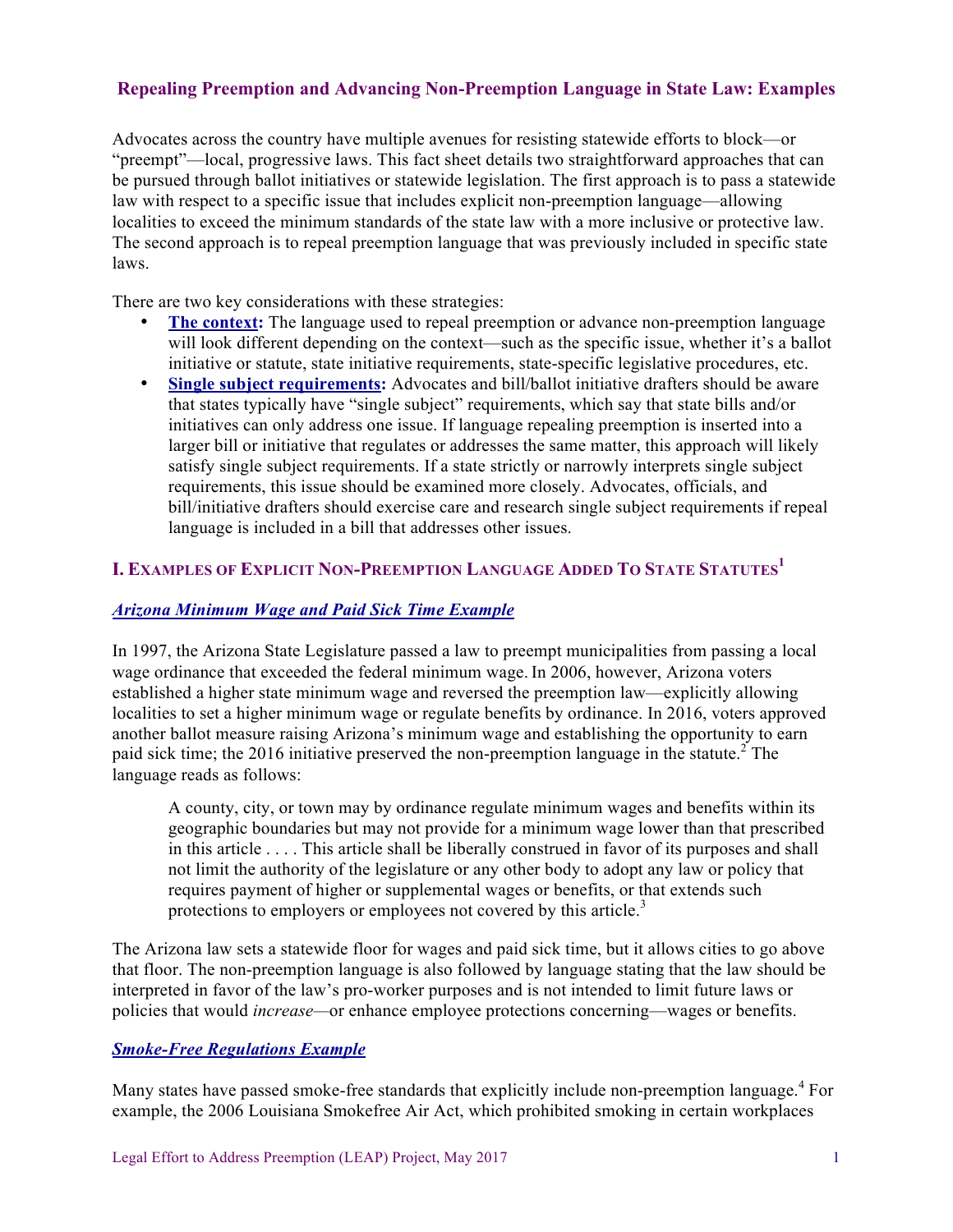### **Repealing Preemption and Advancing Non-Preemption Language in State Law: Examples**

and public spaces, provides an example of a law that repealed preemption, established a statewide standard, and provided explicit non-preemption language to preserve local authority on the issue. The law contains a subsection that states:

Nothing in this Part shall be construed to restrict the power of any parish, city, town, or village to adopt and enforce additional local laws, ordinances, or regulations that comply with at least the minimum applicable standards to establish smokefree public places as set forth in this Part. $5$ 

The Kansas Indoor Clean Air Act uses similar language and also states clearly that, in the event of a conflict between the state law and a more stringent local smoking law, the local ordinance applies:

Nothing in this act shall prevent any city or county from regulating smoking within its boundaries, so long as such regulation is at least as stringent as that imposed by this act. In such cases the more stringent local regulation shall control to the extent of any inconsistency between such regulation and this act. $6$ 

### **II. EXAMPLES OF BILL LANGUAGE TO REPEAL PREEMPTION**

Another way to overcome preemption is to repeal an existing preemption law, either through a statute or, where available, a ballot initiative. There are advantages and disadvantages to this approach. The major advantage is that drafting a simple repeal provision, which strikes specific preemption language, can be relatively straightforward. The major disadvantage is that this approach is not as clear or protective of local control as using *explicit non-preemption language*, as described in the previous section. In some states, there is a presumption of "field preemption" when the state has extensive regulations on a subject; in such cases, the extensive state laws on the matter may be interpreted as *impliedly* preempting existing and future local ordinances on the subject. In states with strong "field preemption" presumptions, explicit non-preemption would be a safer approach.

### *Connecticut and Delaware Smoke-Free Regulations Examples*

When state statutes contain explicit preemption language, attempts to repeal such language take the form of amending state law to delete the language entirely. In Connecticut, a bill was introduced in 2017 that would remove language preempting municipal ordinances related to smoking restrictions.<sup>7</sup> At present, Connecticut's smoke-free law contains the following subsection: "The provisions of this section shall supersede and preempt the provisions of any municipal law or ordinance relative to smoking effective prior to, on or after October 1, 1993."<sup> $\delta$ </sup> The proposed bill would strike this language completely with the purpose of allowing municipalities to increase smoking regulations.<sup>9</sup>

A similar repeal strategy occurred in Delaware, which had previously preempted local smokefree regulations in a 1994 statewide tobacco control bill. The Delaware law stated: "The provisions of this Chapter shall preempt and supersede any provisions of any municipal or county ordinance or regulation on the subject of this Chapter enacted or adopted after the effective date of this Chapter."<sup>10</sup> This preemption language was subsequently repealed in a 2002 Delaware Clean Air Act that also expanded the state's smoke-free regulations.

### **For more information about the approaches or examples detailed here, contact A Better Balance's Defending Local Democracy Project at jmake@abetterbalance.org.**